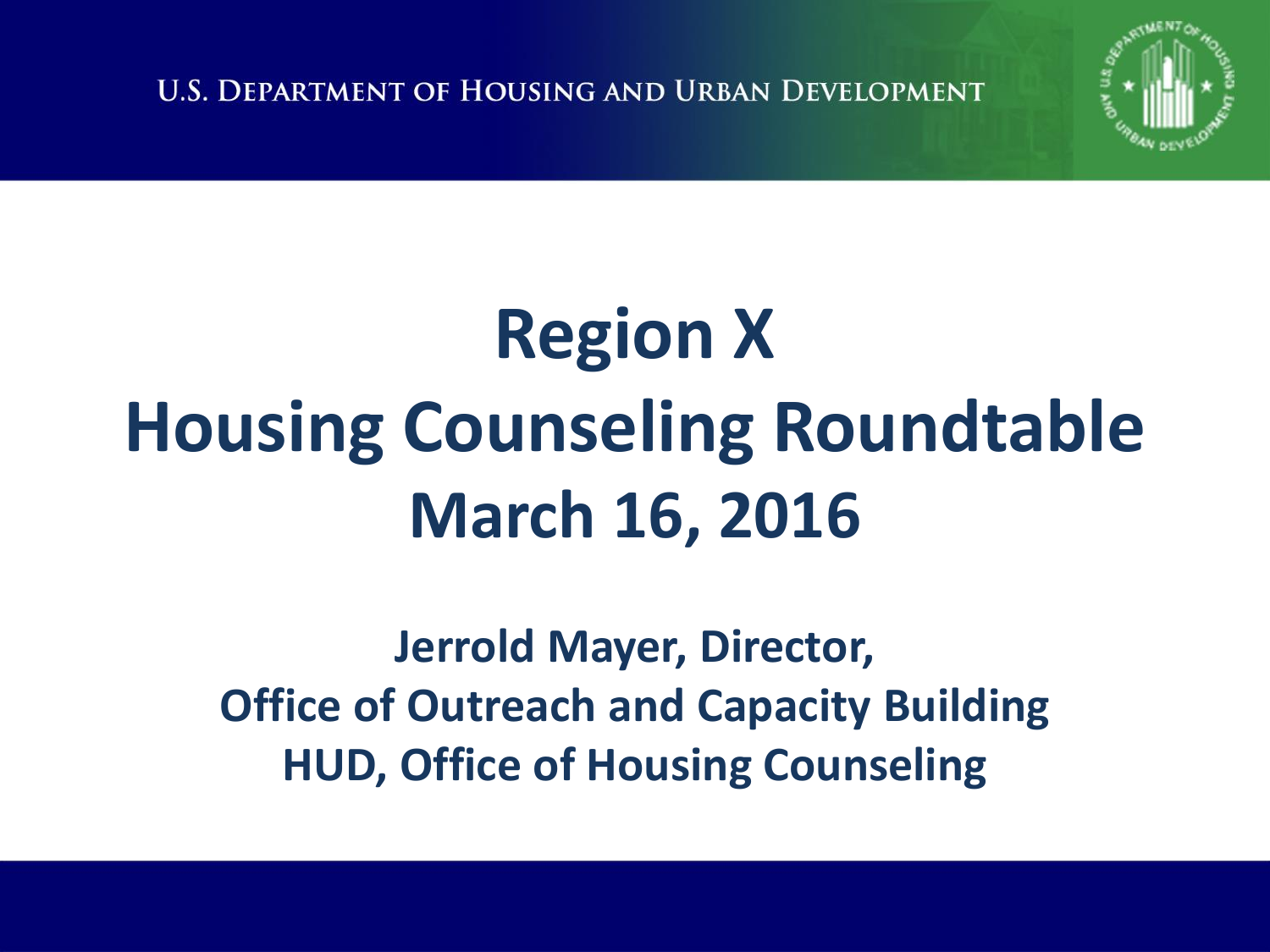#### **Agenda**

- Value of Housing Counseling
- Positive Impacts of Housing Counseling

- Updates from the Office of Housing Counseling
- Questions?

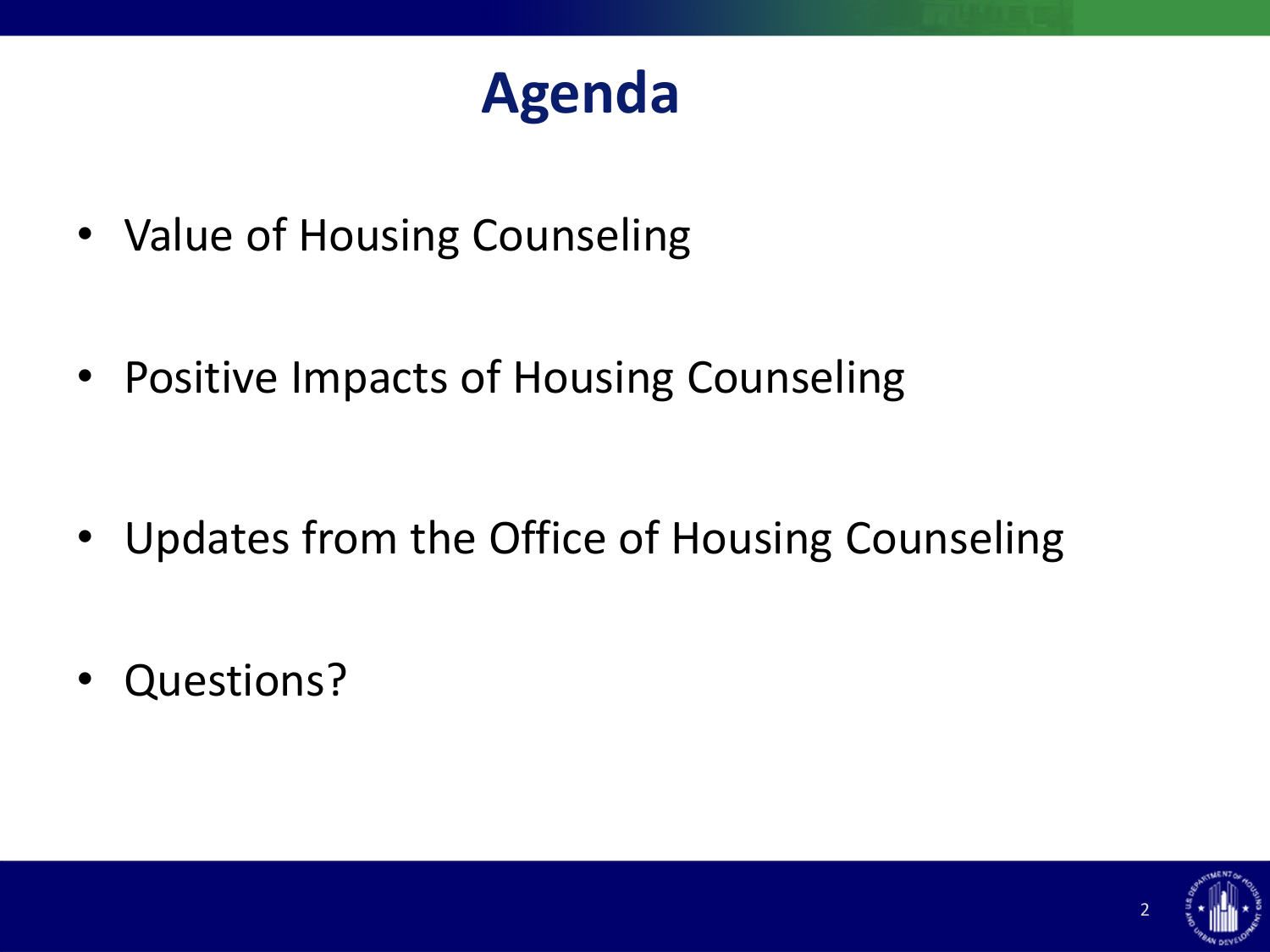#### **Housing Counseling Helps Consumers By…**

- Providing unbiased assistance to help clients resolve their housing problems or needs
- Providing group education and one-on-one housing counseling inperson, internet, and telephone
- Reviewing client's financial situation and housing needs
- Designing an action plan with the client
- Referring clients to appropriate community resources
- Contacting lenders on behalf of their client to help resolve mortgage delinquencies
- Addressing unrealistic client expectations

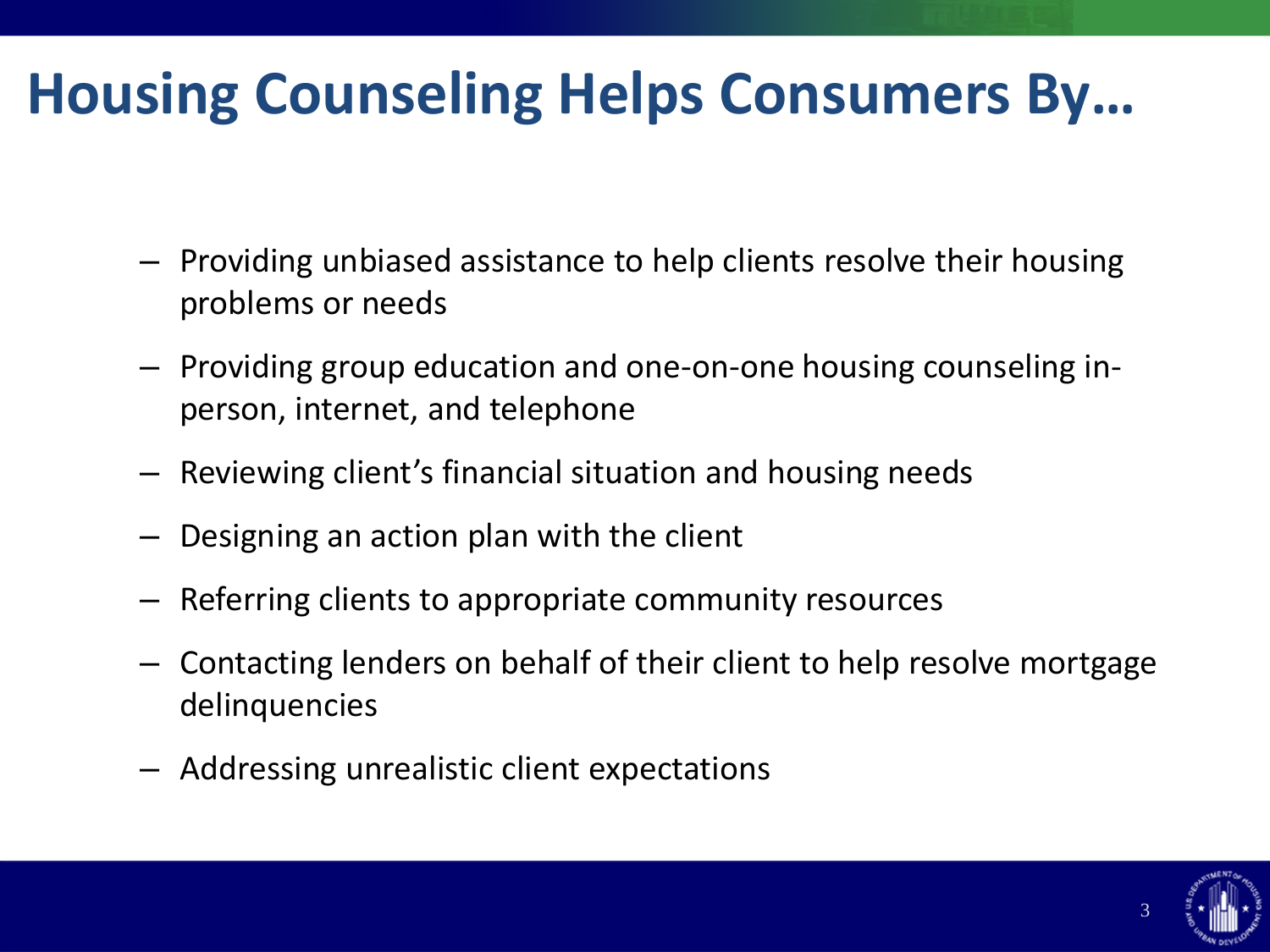#### **Housing Counseling Helps Real Estate Professionals By…**

- Identifying "ready" applicants who may not be reached by traditional marketing efforts
- Improving borrower or renter risk profile by increasing savings, reducing debts, and increasing disposable income
- In the case of prepurchase clients, increasing consumer confidence in traditional banking and coaching them to work with a banker
- Diverting inappropriate applicants from homeownership, which helps them assess readiness and responsibilities, avoiding denials
- Providing a second look program for applicants who are denied loans or rental apartments
- Providing access to subsidies and assistance programs to increase affordability
- Helping consumers identify and access default and eviction prevention alternatives

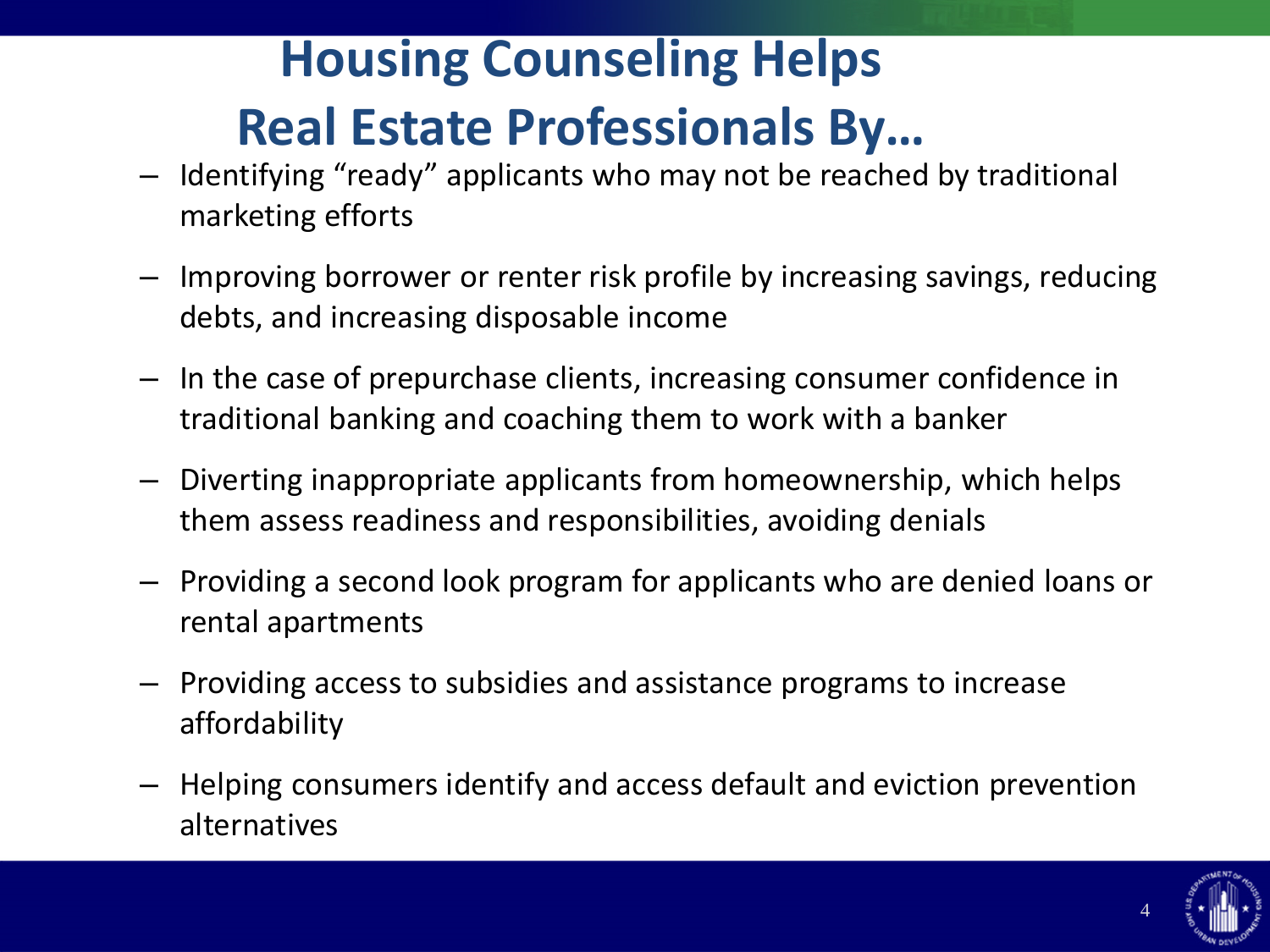

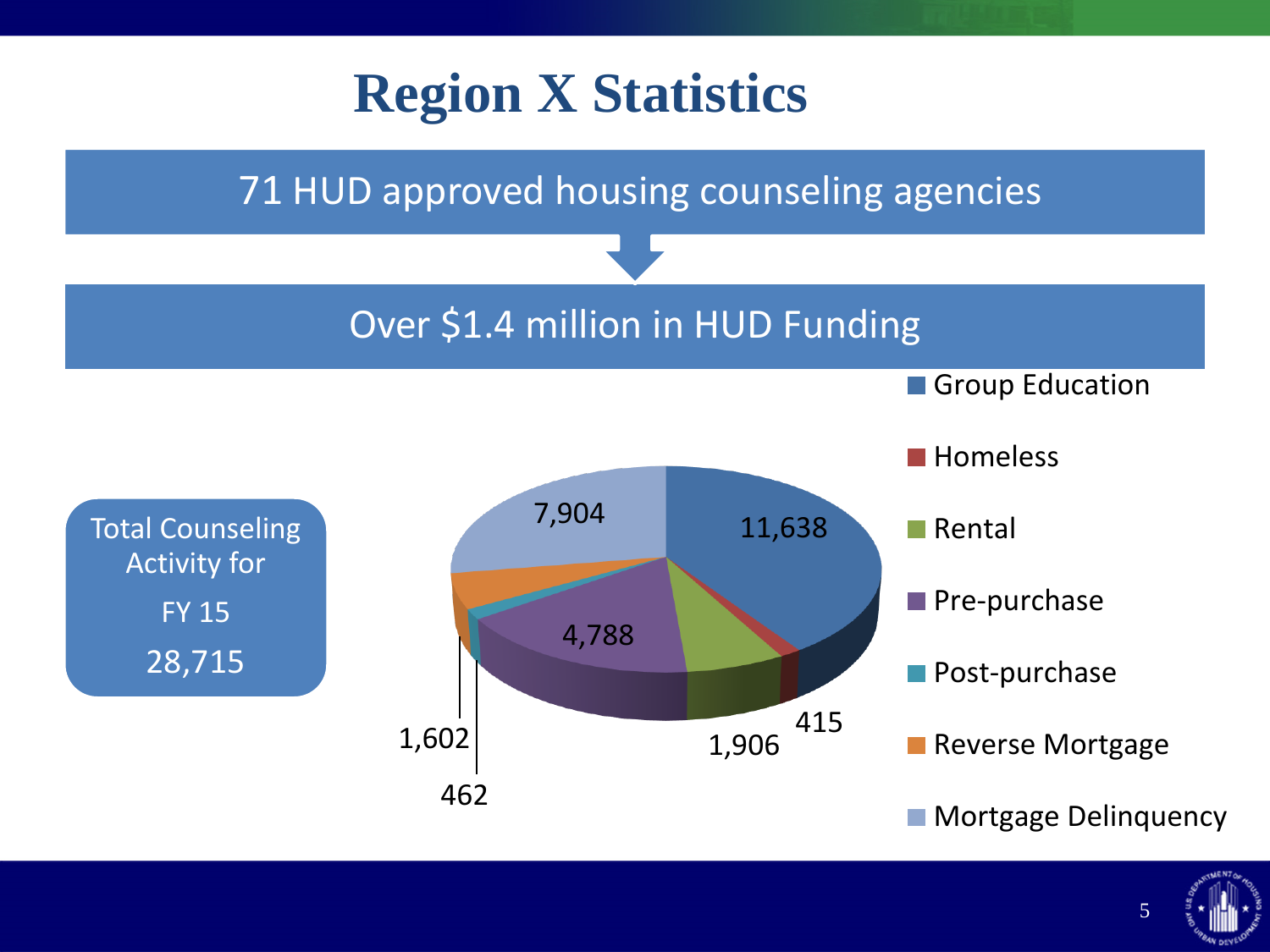#### **FY 15 All Agencies HUD-9902 Data Oct 1, 2014 to Sep 30, 2015**





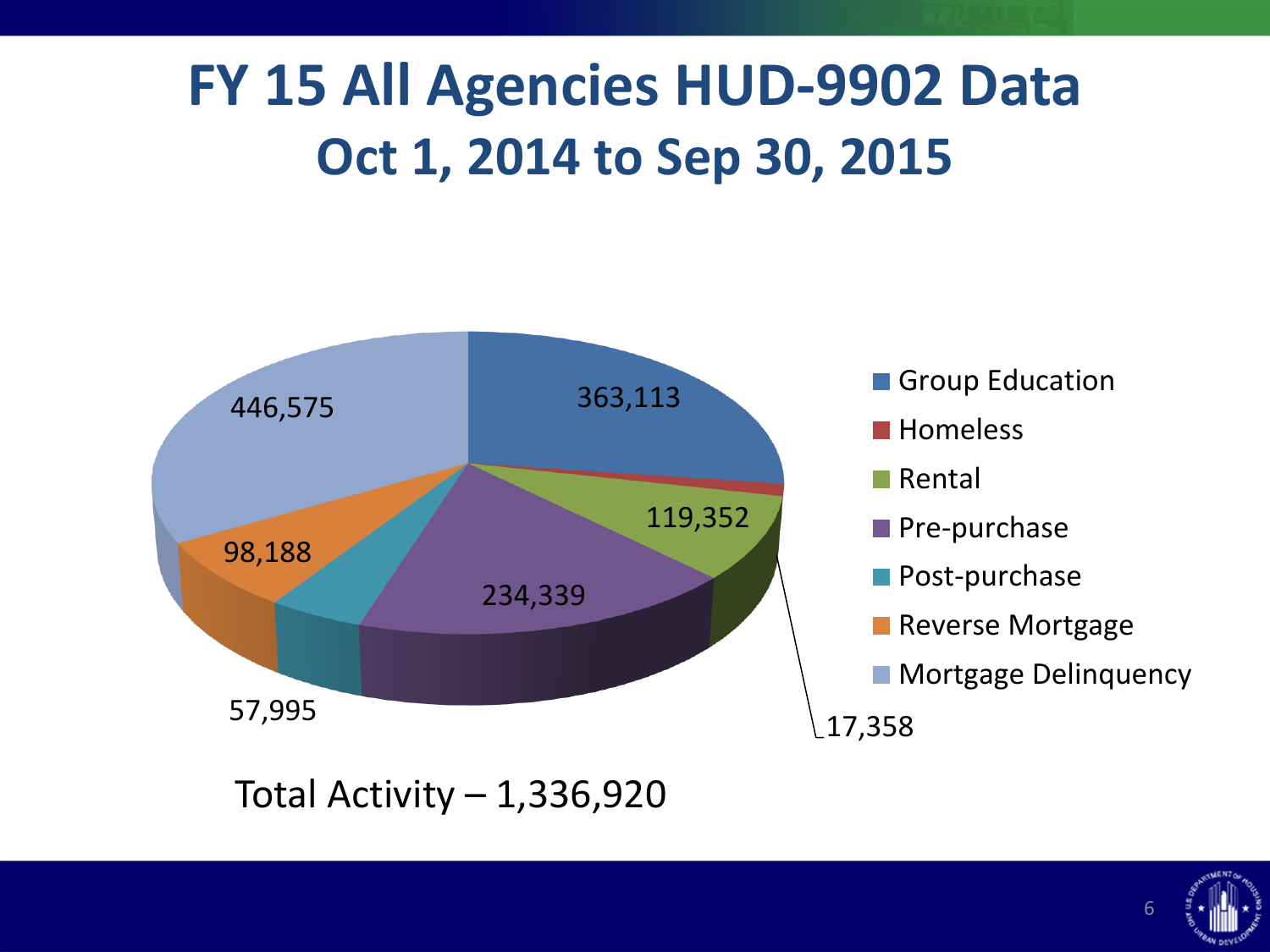#### **Funding Trends Housing Counseling Activity**



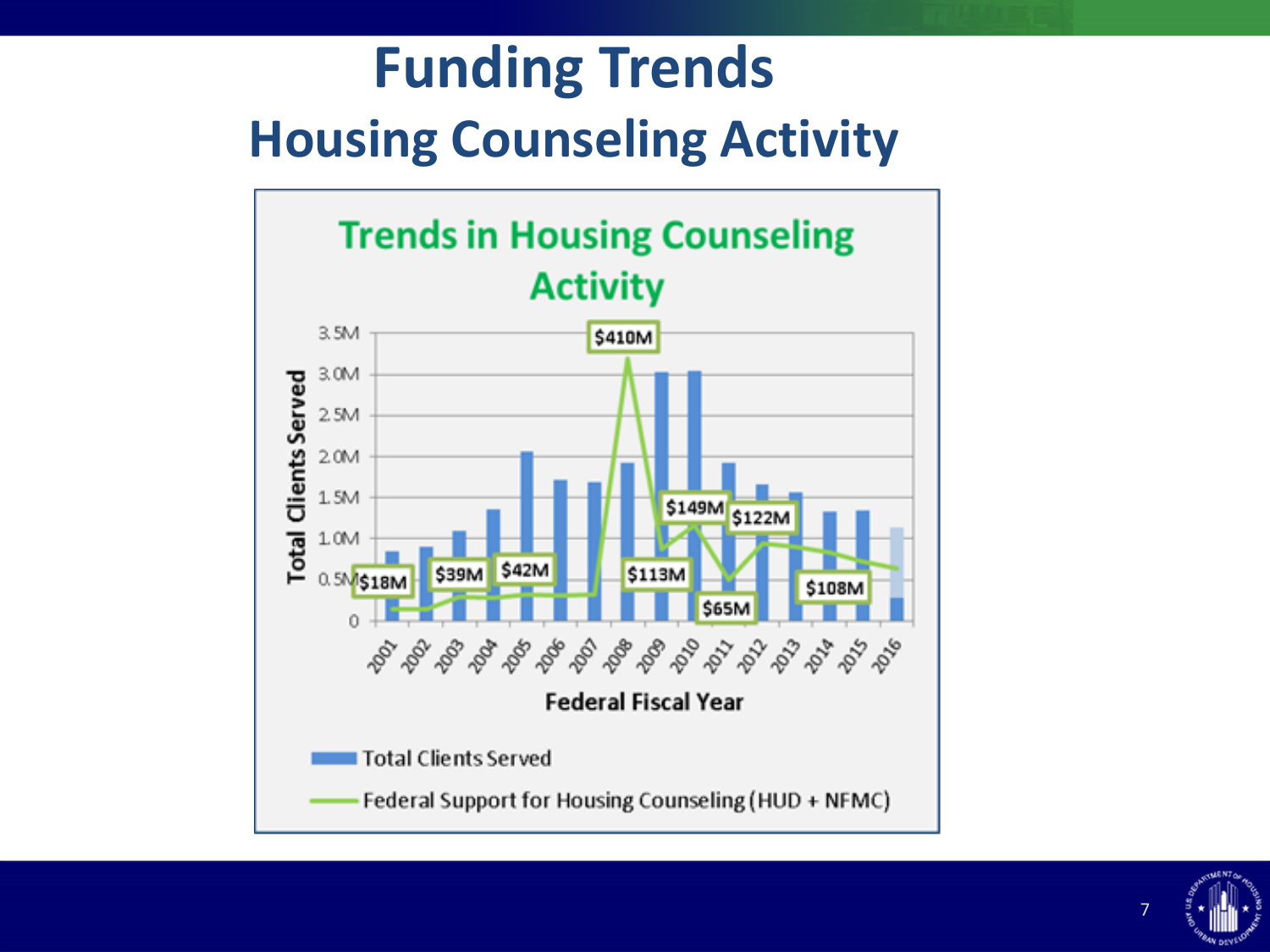#### **Funding Trends Participating Agencies**



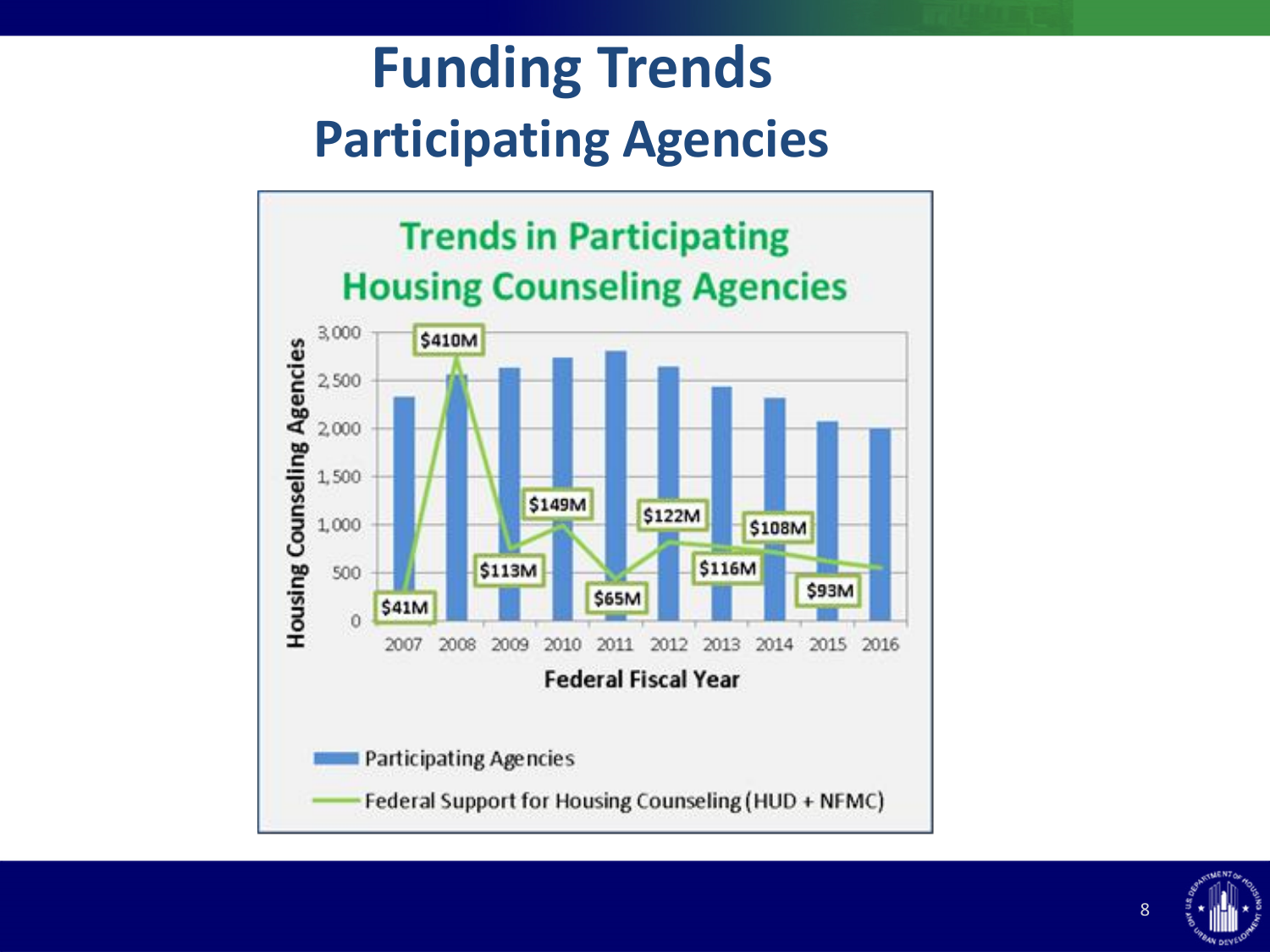# **Impact of Housing Counseling in FY 15**

#### *Households that:*

| Received both one-on-one counseling and group education:                                              | 100,872   |
|-------------------------------------------------------------------------------------------------------|-----------|
| • Received Information on Fair Housing, Fair Lending, or Accessibility Rights:                        | 213,433   |
| A counselor developed a sustainable household budget:                                                 | 403,370   |
| • Improved their financial capacity:                                                                  | 178,188   |
| Gained access to housing resources:                                                                   | 170,237   |
| • Gained access to non-housing resources:                                                             | 113,764   |
| (Homeless or potentially homeless) Obtained temporary or permanent housing:                           | 10,143    |
| • Received rental counseling and avoided eviction:                                                    | 16,698    |
| Received rental counseling and improved living conditions:                                            | 24,663    |
| • Received pre-purchase counseling and purchased housing:                                             | 38,145    |
| Received reverse mortgage counseling and obtained a HECM:                                             | 52,136    |
| • Received non-delinquency post-purchase counseling and<br>improved home conditions or affordability: | 33,564    |
| Prevented or resolved a mortgage default:                                                             | 93,289    |
| • Total Impacts:                                                                                      | 1,448,502 |

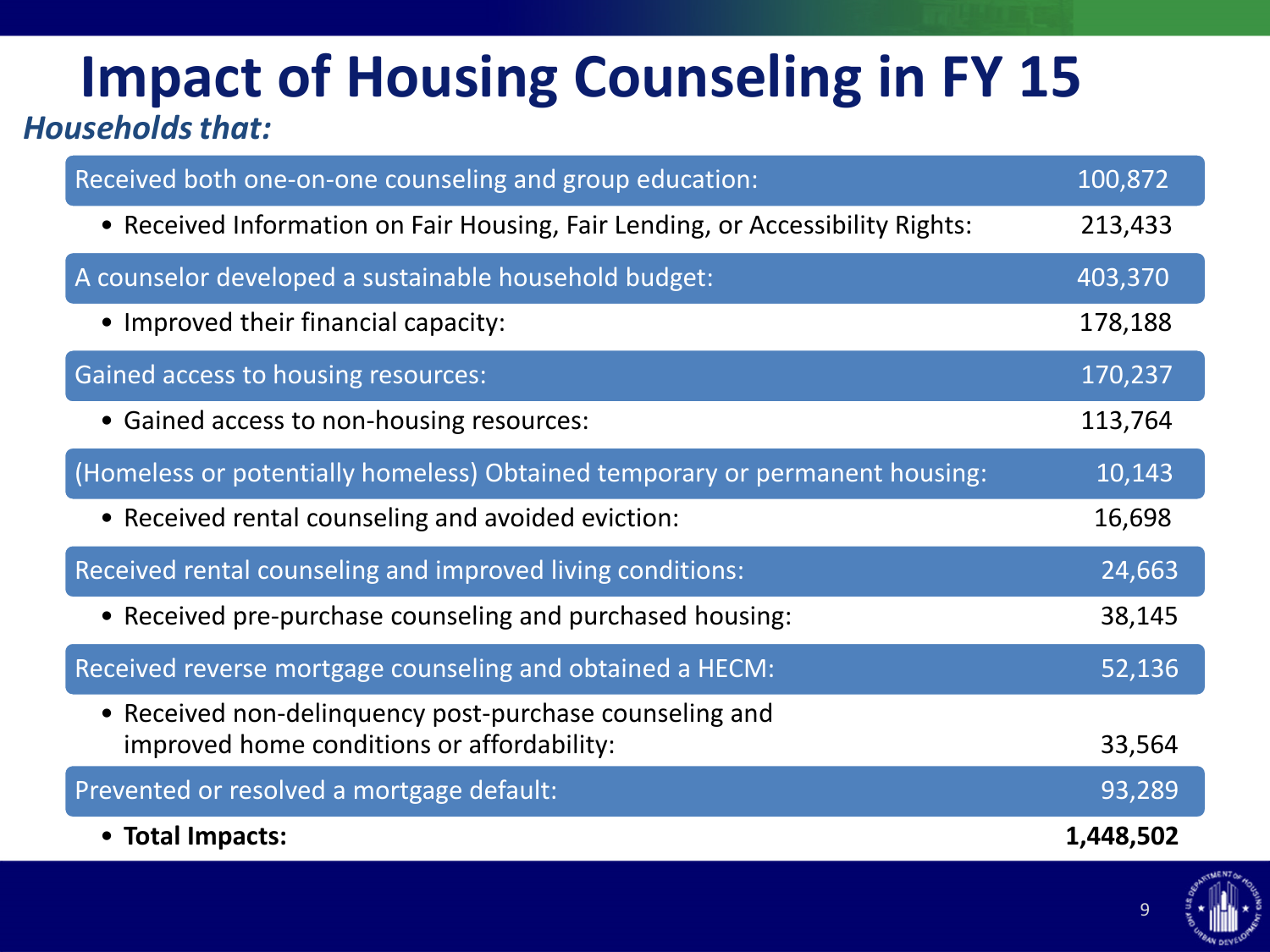### **HUD Housing Counseling Grants**

- Fiscal Year 16 appropriation bill passed by Congress and signed by the President provides \$47 million for grants, training and administrative contracts
- Fiscal Years 16 and 17 Notice of Funding Availability (NOFA) announced on February 18
- Estimated \$42 million for program funding
- April 4, 2016 deadline
- General Section and NOFA are available [www.hud.gov](http://www.hud.gov/)

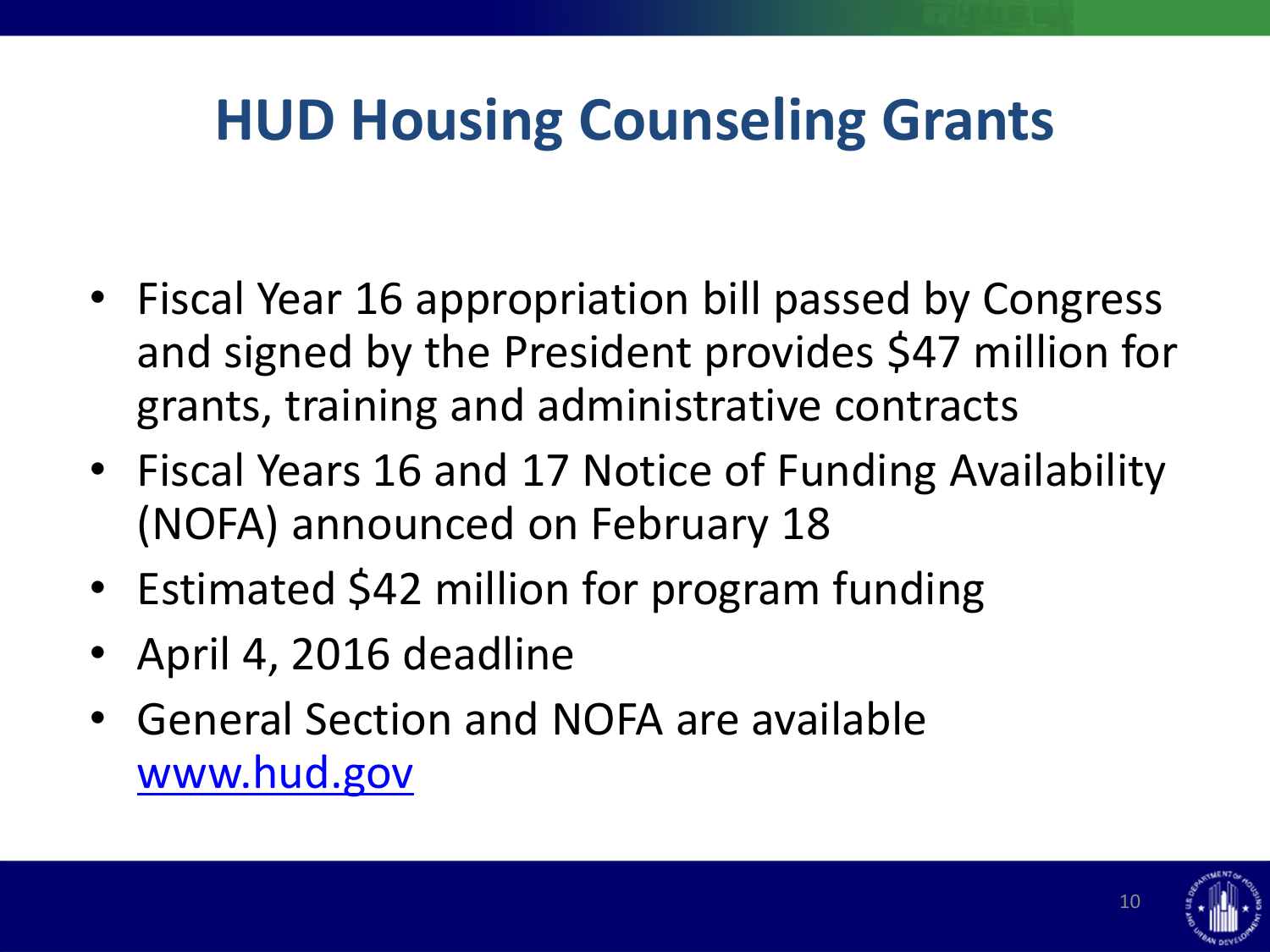## **Housing Counselor Certification: Getting Ready**

- OHC launched training website June 4, 2015: [www.hudhousingcounselors.com](http://www.hudhousingcounselors.com/)
- **Free** on-line training and downloadable study guide – exam not available yet
- Training for examination not required but encouraged
- Final Rule pending

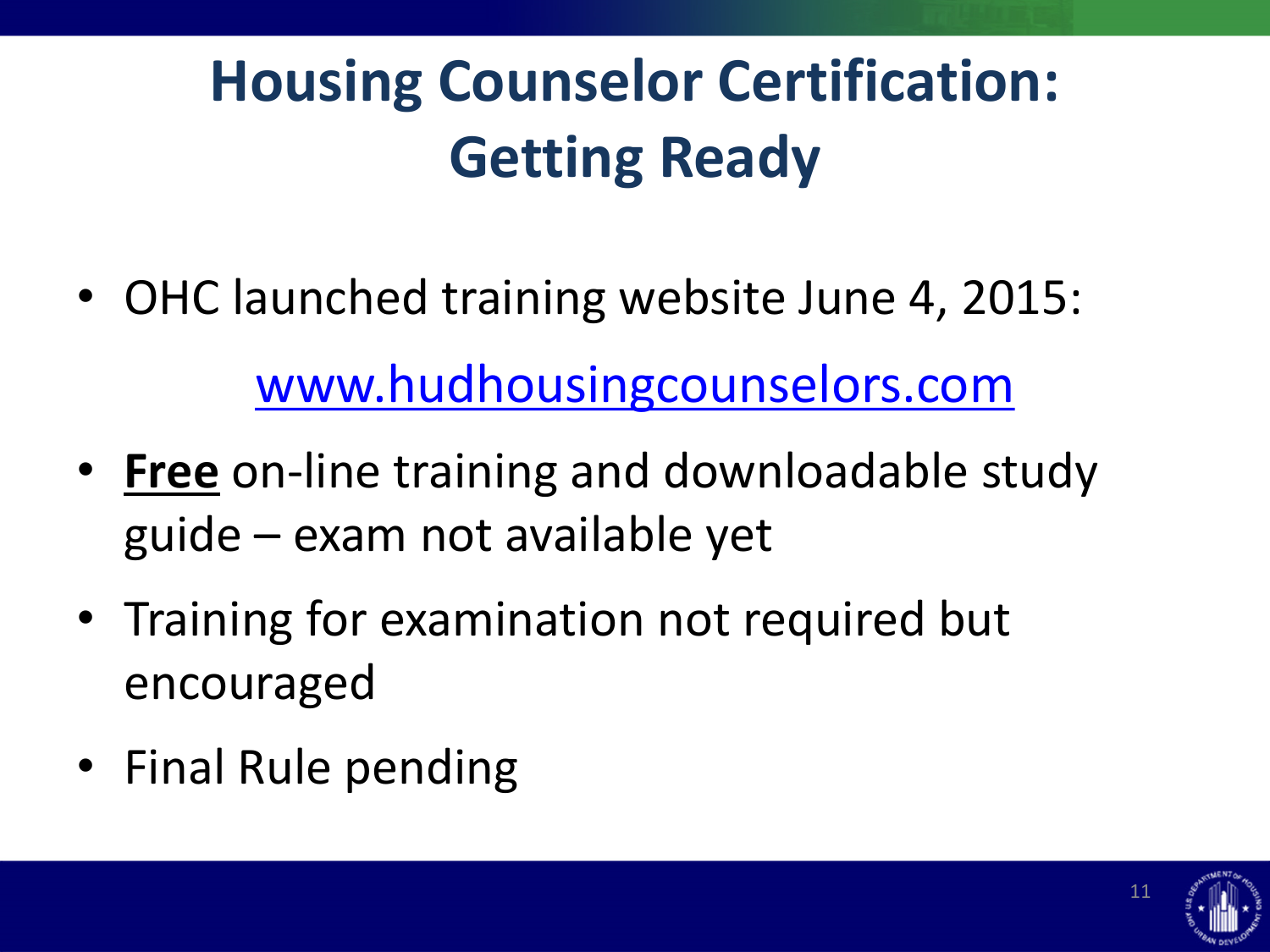### **Oversight and Risk**

- Risks associated with housing counseling
	- Misuse of Federal funds
	- Poor quality of housing counseling
	- Weak organizations
- Agency performance reviews
	- Improving the process
- Oversight results are impressive
	- Less than 1% recaptures
	- Minimal complaints about housing counseling agencies



12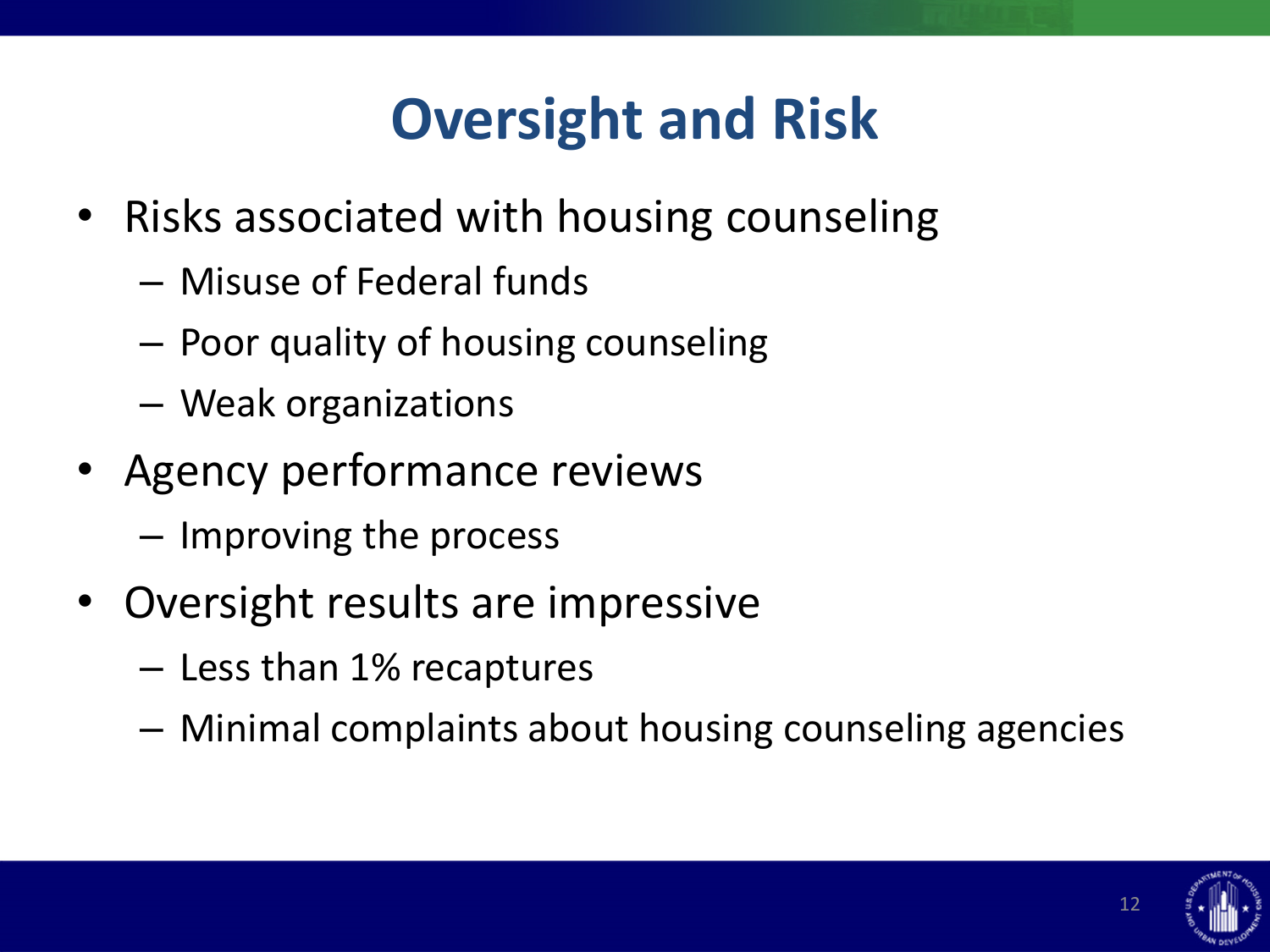## **Sustainability**

• Agencies don't receive enough funding to support their work

• Diminished foreclosure prevention funding

• Encouraging partnerships with lenders, state and local entities, real estate professionals and consumers

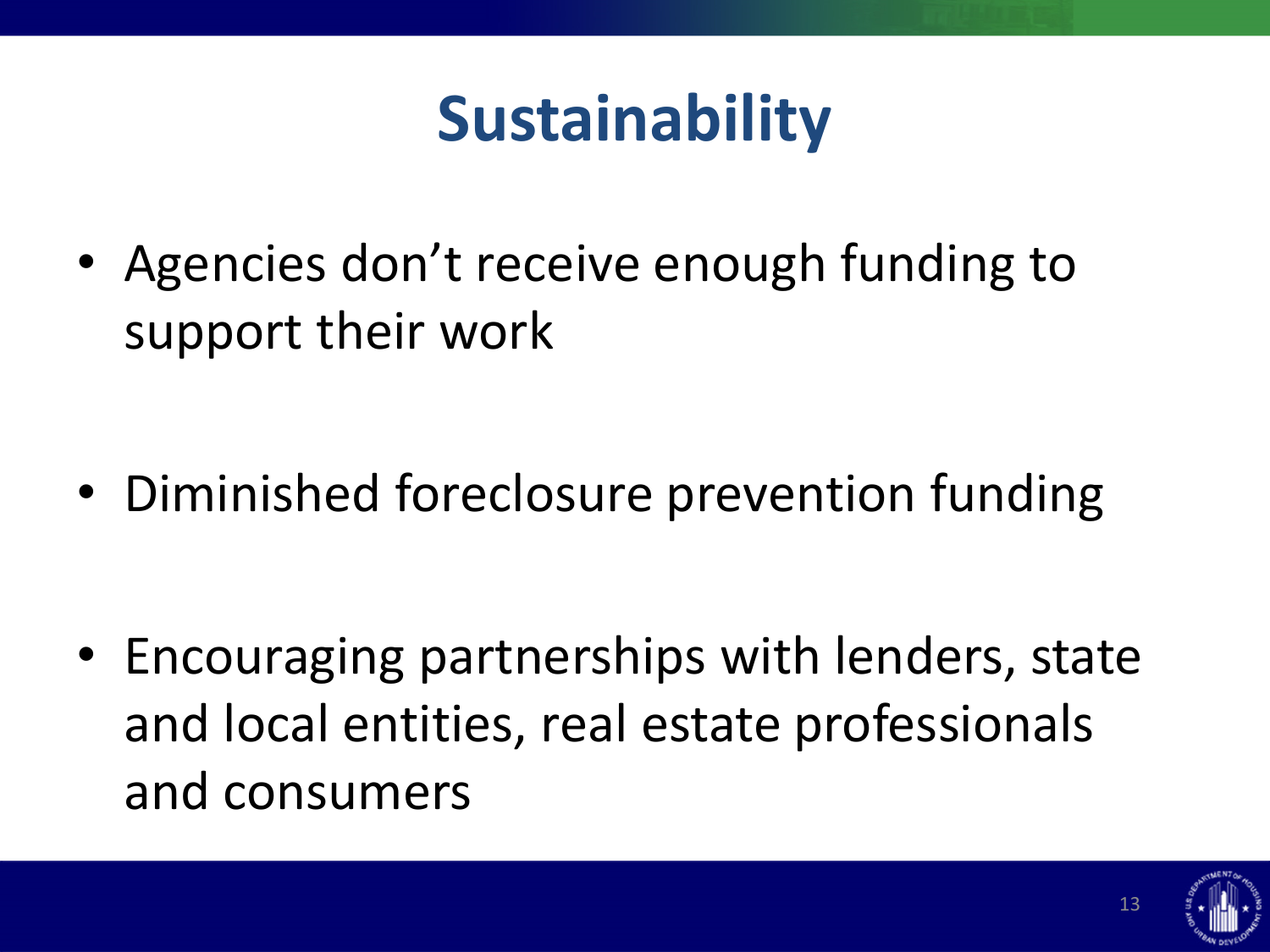#### **Housing Counseling Works**

**After four years, counseled borrowers had improved credit scores, less debt and fewer delinquencies.** *2014 Federal Reserve Bank of Philadelphia*

**Counseled homeowners were 2.83 times more likely to receive a modification, and at least 1.78 times more likely to cure a default, than similar non-counseled borrowers.** *2014 Urban Institute*

**Borrowers receiving pre-purchase counseling and education…are one-third less likely to become 90+ days delinquent over the two years after receiving their loan.** 

*2013 Neil Mayer & Associates study*

**Borrowers receiving counseling through individual programs experience a 34 percent reduction in delinquency rates, all things equal, while borrowers receiving classroom and home study counseling obtain 26 percent and 21 percent reductions, respectively.** 

*2001 Joint Center for Housing Studies*

**Counseled homeowners were at least 67% more likely to remain current on their mortgage nine months after receiving a loan modification cure .**  *2011 Urban Institute*

**Counseling reduces the delinquency rate by 29% for first time homebuyers and by 15% overall.**  *2013 Freddie Mac study*

**Homeowners in default who received counseling were twice as likely to avoid foreclosure as those who did not.** *Roberto Quercia and Spencer M. Cowan 2008*

**The monthly payments of households that received counseling were, on average, \$267 less than those who did not participate in counseling. Counseling also made it 45 percent more likely that the homeowner would sustain those payments after modification***. 2011 Urban Institute*

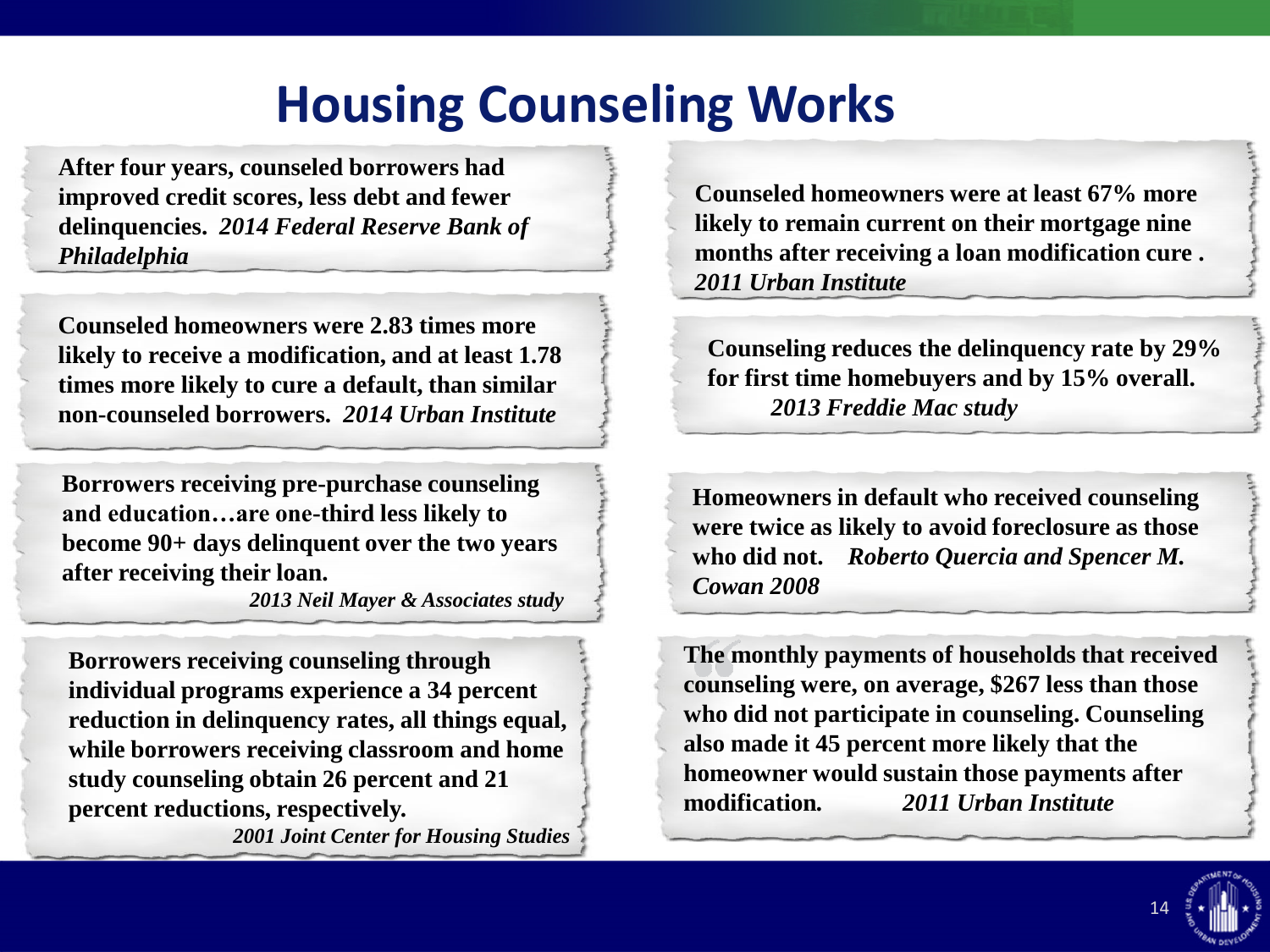## **HUD Randomized Experiment**

- HUD's Pre-Purchase Homeownership Counseling Demonstration
- Randomized experiment underway
	- Study participants are randomly assigned to one of 3 groups:
		- Remote online pre-purchase education plus telephone counseling
		- Choice of in-person or remote education plus counseling
		- Control group that receives no services
- Enrollment has reached close to 5,900 participants
- Baseline report will be published this year

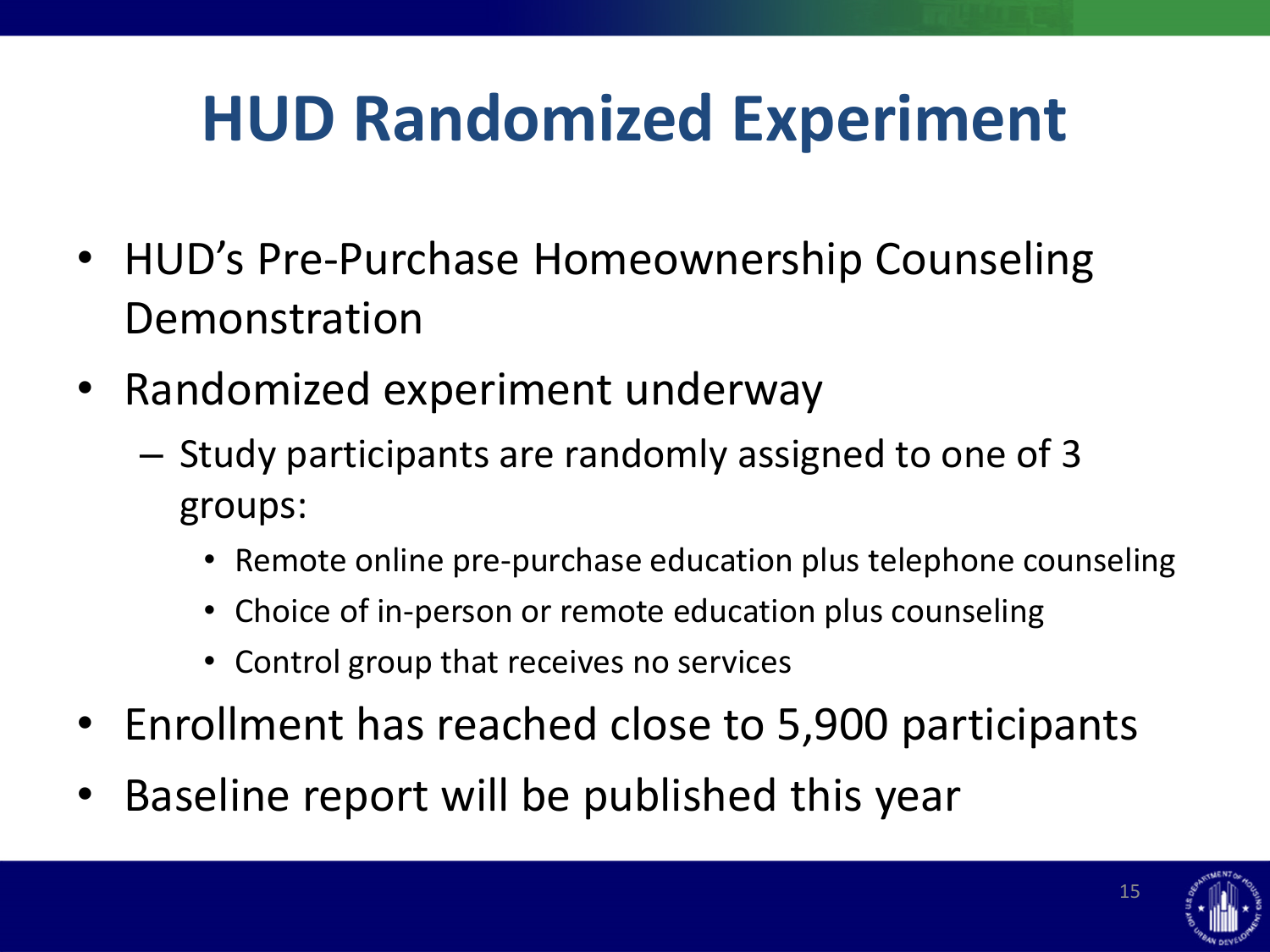## **Awareness and Visibility Efforts**

- Webpage Redesign
- Awareness and Visibility Campaign
- The Bridge





16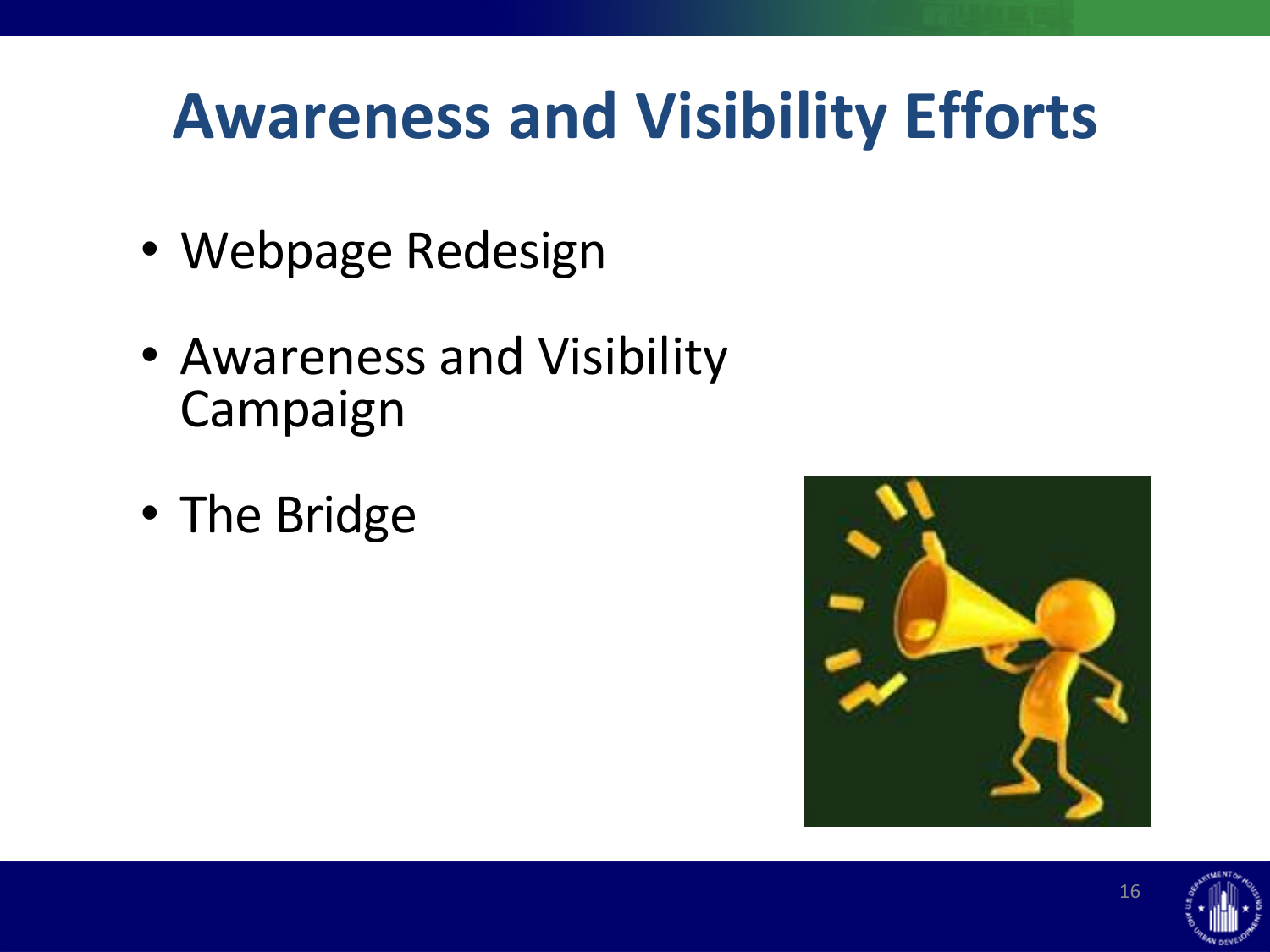#### **Webpage Redesign**

#### [www.hudexchange.info](http://www.hudexcange.info/)

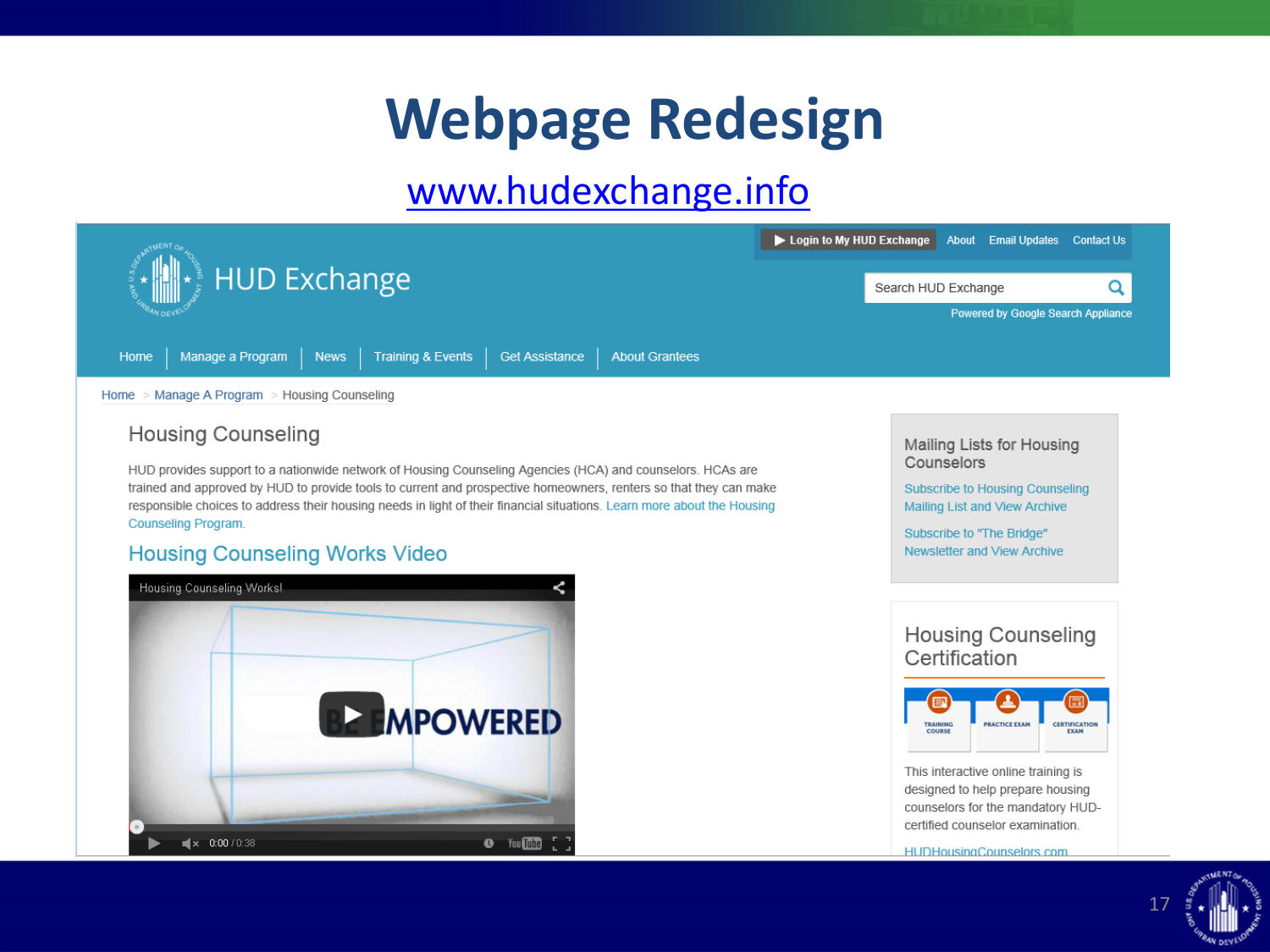#### **Awareness & Visibility Campaign**

- New contract
- In discovery phase
- Changing negative perceptions
- Adding value proposition
- Building a nexus among HUD stakeholders
- Translate into funding sources

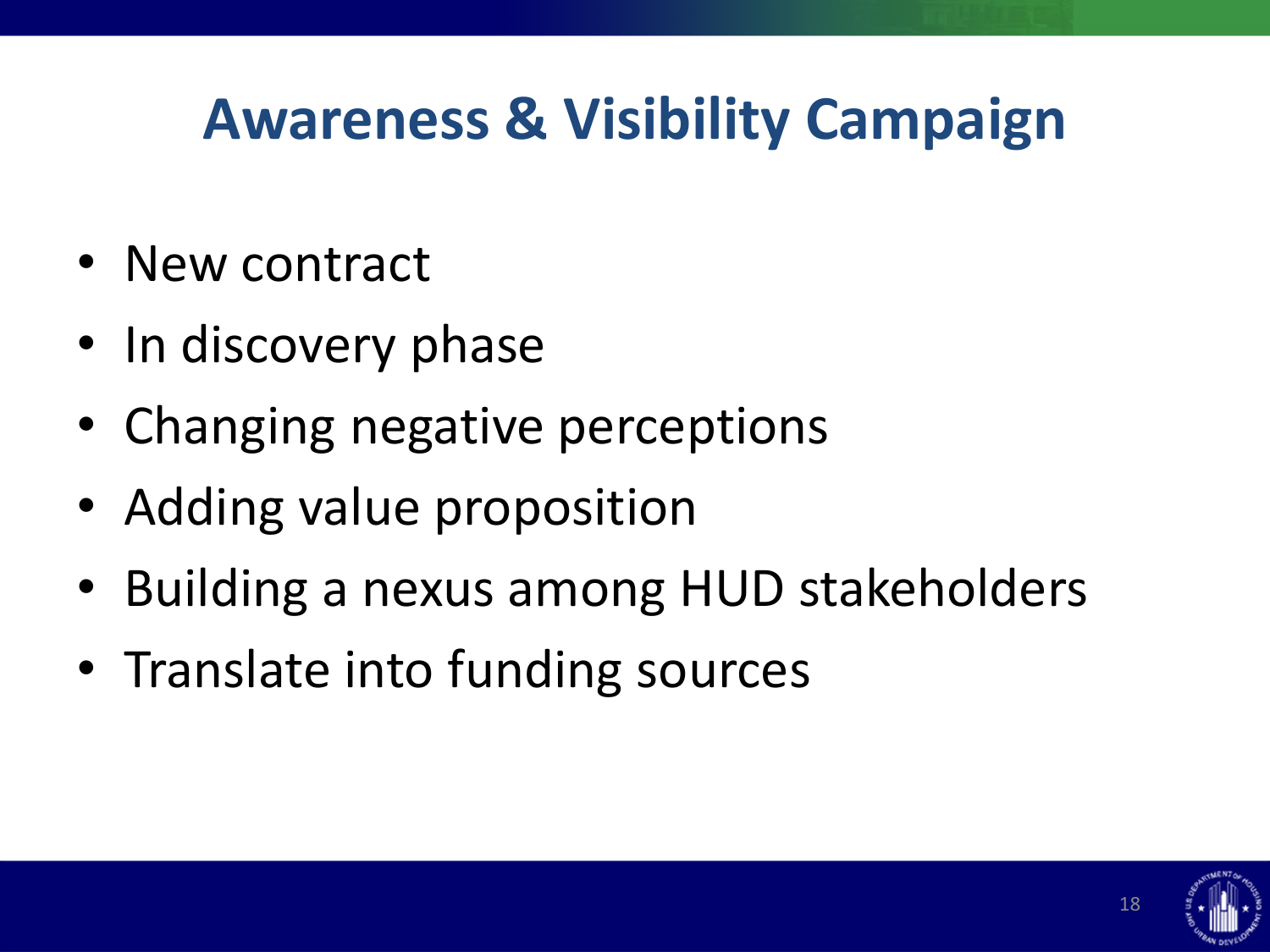#### **The Bridge**

- Useful tool
- Features the good work of agencies across the country
- Provides great training and best practices
- More than 15,000 subscribers
- Open to ideas